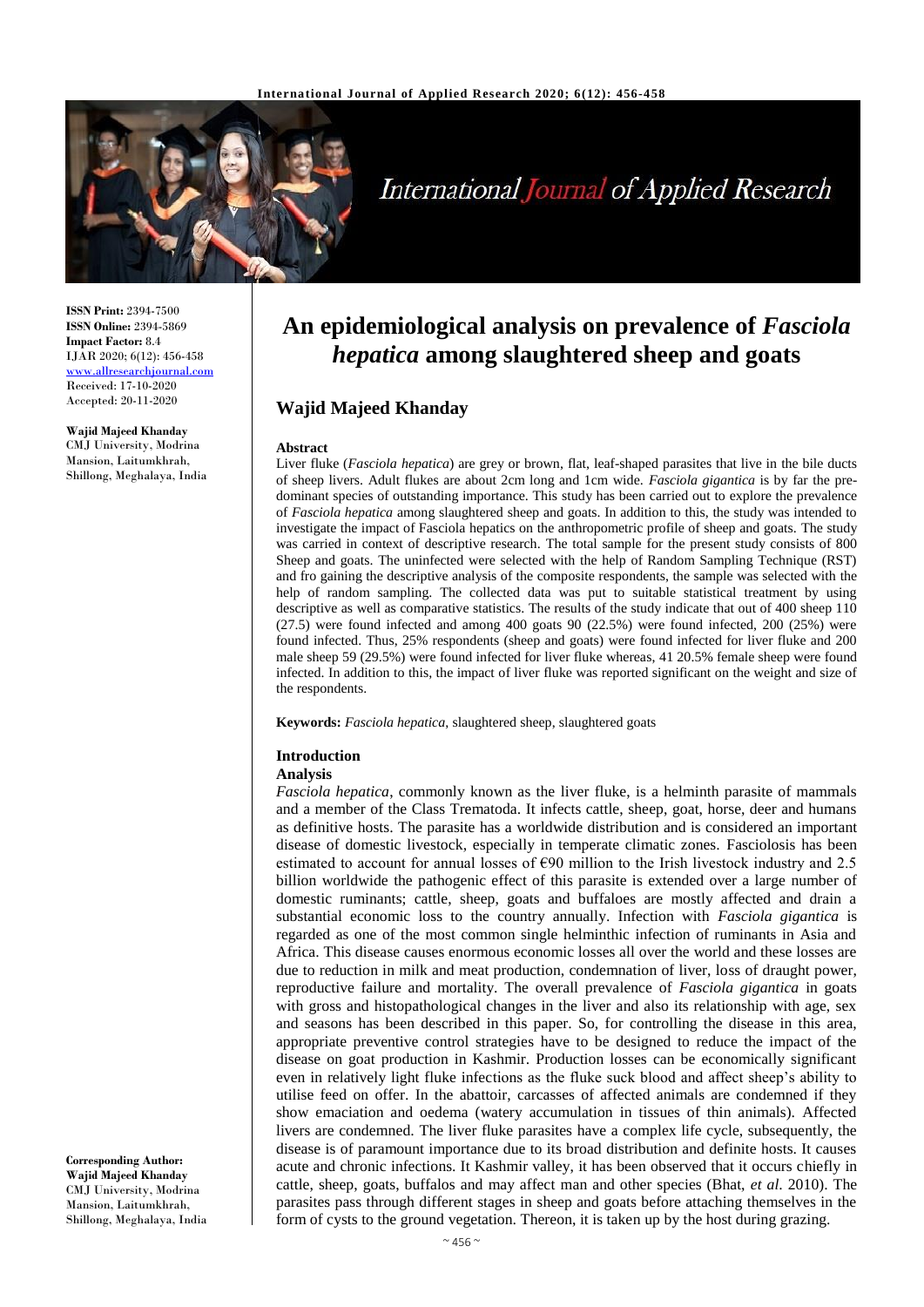Large number of the research studies has been reported; however, multiple variations in the results have been reported. The notable research studies are; Bryman, A. (2001) [4] , Denscombe, M. (1998) [5] Emiru B, Ahmed Y, Tigre W, Feyera T, Deressa B. (2013) [6] and Ferre I, Bursal CM, Manzanerat E, Rojo-Yazque FA, Buratovichr OF, Manteconr A.R.  $(1995)$  <sup>[7]</sup>. In context to same, the investigator considers it vital to explore the study which reads as:

**Statement of the research problem:** The statement of research problem is as under:

### **An epidemiological analysis on prevalence of** *Fasciola hepatica* **among slaughtered sheep and goats**

**Purpose:** The objectives of the study are as under:

- 1) To explore the prevalence of *Fasciola hepatica* among slaughtered sheep and goats.
- 2) To explore the impact of *Fasciola hepatica* on the anthropometric profile of slaughtered sheep and goats.

**Hypothesis:** The present study consists of below mentioned hypothesis:

- 1) There seems the prevalence of *Fasciola hepatica* among slaughtered sheep and goats.
- 2) To exists the significant impact of *Fasciola hepatica* on the anthropometric profile of slaughtered sheep and goats.

**Methodology:** The methodology of the present study has been stated in the following heads-

- **Method of the study:** Keeping the nature of the study under consideration, the descriptive method will be used by the researcher for the present study.
- **Sample:** the total sample for the presents study consists of 800 slaughtered sheep and goats.
- **Method of inclusion and exclusion:** for determine the comparative analysis of sheep and goats on their anthropometric profile, 290 uninfected sheep and goats were selected for making comparative analysis and reaming sample was excluded through the method of inclusion and exclusion.
- **Sampling technique:** The required data of 800 respondents were selected with the help of purposive sampling technique.
- **Delimitations:** Present study has been delimited to only two type of parish's viz. Moniezia and Fasiolosis parasite. Besides, it has been delimited to Anantnag district of union territory of Jammu and Kashmir. Presents study has been delimited to two hoists only viz. sheep and goats.

**Analysis and interpretation of the data:** The data has been analysed with the help of descriptive and comparative analysis. The detailed analysis and interpretation is reported as under:

**Table 1.1:** Showing the prevalence of Liver fluke (Fasciola) among sheep and goats. (N=400 each)

| <b>Variable</b>                          |     | <b>Sheep</b> | Goats |                                                 |
|------------------------------------------|-----|--------------|-------|-------------------------------------------------|
| <b>Liver Fluke</b><br><b>Fasciolosis</b> |     |              |       | Frequency   Percentage   Frequency   Percentage |
| $N = 400$ Each                           | 110 | 27.5         | 90    |                                                 |



**Fig 1.1:** Showing the graphical representation on the basis of prevalence of liver fluke (Fasciola) among sheep and goats

**Interpretation:** The perusal of the table 1 (Please refer fig. 1) gives information about the frequency and percentage analysis of sheep and goats on liver fluke. The results indicate the 400 sheep and 400 goats were examined for the process of liver fluke. The obtained results indicate that out of 400 sheep 110 (27.5) were found infected. In pursuance to same among 400 goats 90 (22.5%) were found infected. The results reveal that sheep were found more prone towards liver fluke as compared to goats.

**Table 1.2:** Showing the impact of liver fluke among sheep and goats on their anthropometric profile. (N=200 each)

| <b>Variable</b> | <b>Uninfected</b> |      | <b>Infected</b> |      | 't' value |
|-----------------|-------------------|------|-----------------|------|-----------|
| Liver fluke     | Mean              | SD   | Mean            | SD.  |           |
|                 | 21.64             | 2.39 | 20.36           | 3.06 | 4.65@@    |



**Fig 1.2:** Showing the graphical representation impact of Moniezia among goats on their anthropometric profile. (N=200 each)

**Interpretation:** The results obtained in above reported table (Please refer table. 1.2 Fig. 1.2) gives the significant of mean difference between liver fluke infected and uninfected sheep and goats on their anthropometric profile. The results reveal that the mean score of uninfected sheep and goats was seen higher (M=21.64), than the mean score of liver fluke infected sheep and goats (M=20.36). Besides, when the both group of students were comparatively analysed with the help of independent 't' test, the 't' value came out be 4.65, which is significant at 0.01 level of significance. Thus, the perusal of the above reported results indicate that there exists significant difference between liver fluke infected and uninfected sheep and goats on their anthropometric profile. Non-infected goats and sheep were found high weight achievers as compared to their counterparts (liver fluke infected). Thus from the above discussion the status of the hypothesis is reported as under: